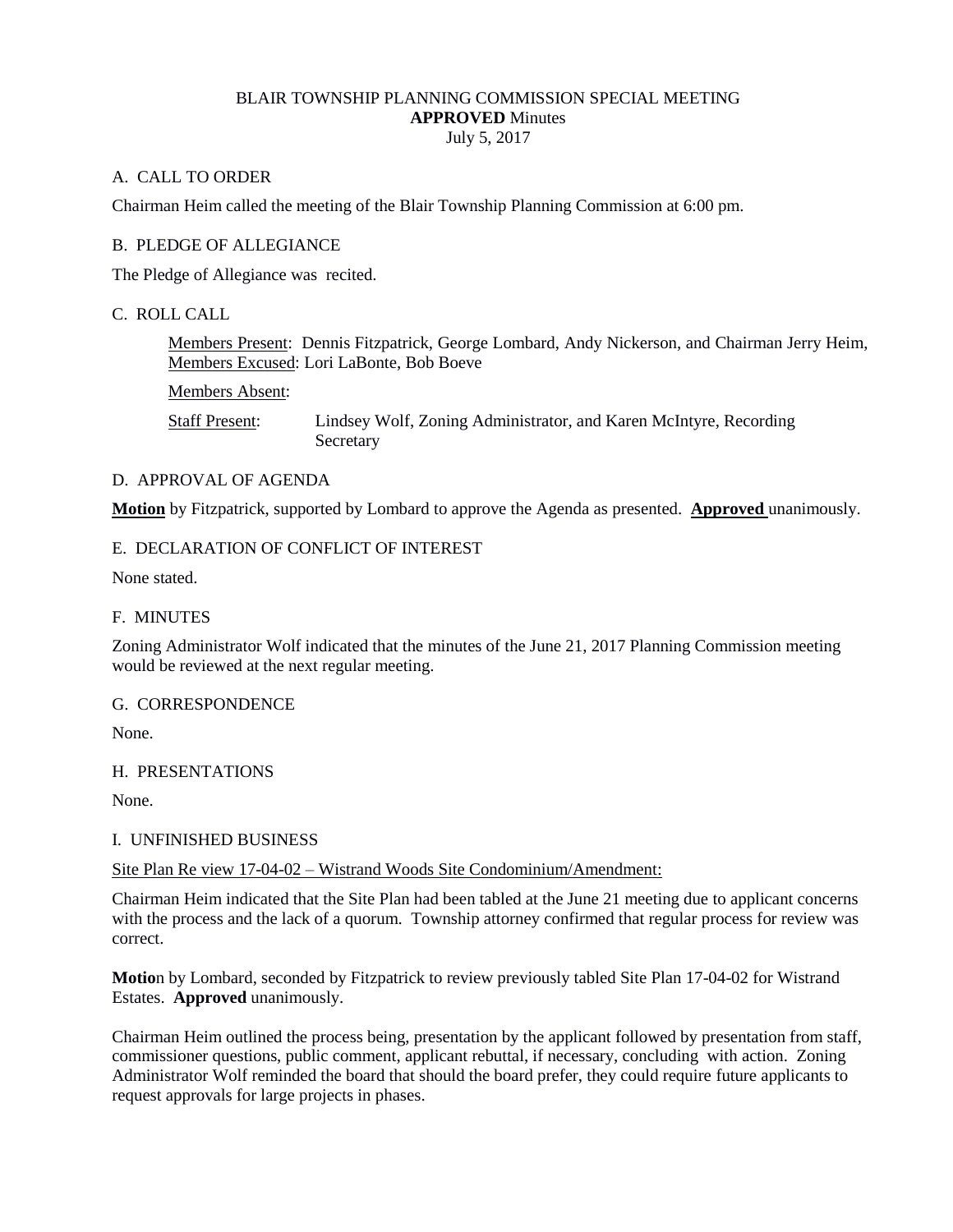Bill Crain of Crain Engineering presented the site plan on behalf of Eastwood Custom Homes for the 281 unit Site Condominium single family homes. Crain indicated that necessary review/approvals had been received.

**Motion** by Lombard, supported by Nickerson to approve Site Plan 17-04-02 as it meets the standards for approval in Section 21.03 items 1-9.

Clarification made by Lombard to confirm that this motion encompassed the entire development. **Roll Call Vote.**

**Yea:** Nickerson, Fitzpatrick, Lombard, Heim. **Nay:** None. **Motion passed.**

Site Plan Re view 17-04-01 – Woodbury Estates Site Condominium/Amendment:

Chairman Heim reviewed the concerns Commission members had previously, as previous action taken was to deny as it had not met the standards for approval, specified as 21.03 item 1, that it was detrimental due to traffic and septic issues. Correspondence from the Township Attorney indicated that the reason was not specific enough, therefore the applicant resubmitted the site plan.

Zoning Administrator Wolf indicated that there were no changes from the application previously discussed and that staff recommendation previously given remained without change.

**Motion** by Fitzpatrick, supported by Nickerson for approval of Site Plan 17-04-01 as presented as it meets the standards for approval as in Section 21.03 items 1-11.

**Roll Call Vote. Yeas:** Fitzpatrick, Nickerson, Heim. **Nays:** Lombard. **Motion Passed**

J. NEW BUSINESS None

K. REPORTS

## **Zoning Administrator**:

Zoning Administrator Wolf thanked the board for attending the Special Meeting.

## **Township Board Representative**:

None.

#### **Zoning Board of Appeals**: None.

**Trails**:

None.

#### L. OTHER BUSINESS

Fitzpatrick reported that due to community input, the Master Plan was reviewed again by the Township Board. Several proposed changes were indicated, and the Township Board, Planning Commission and